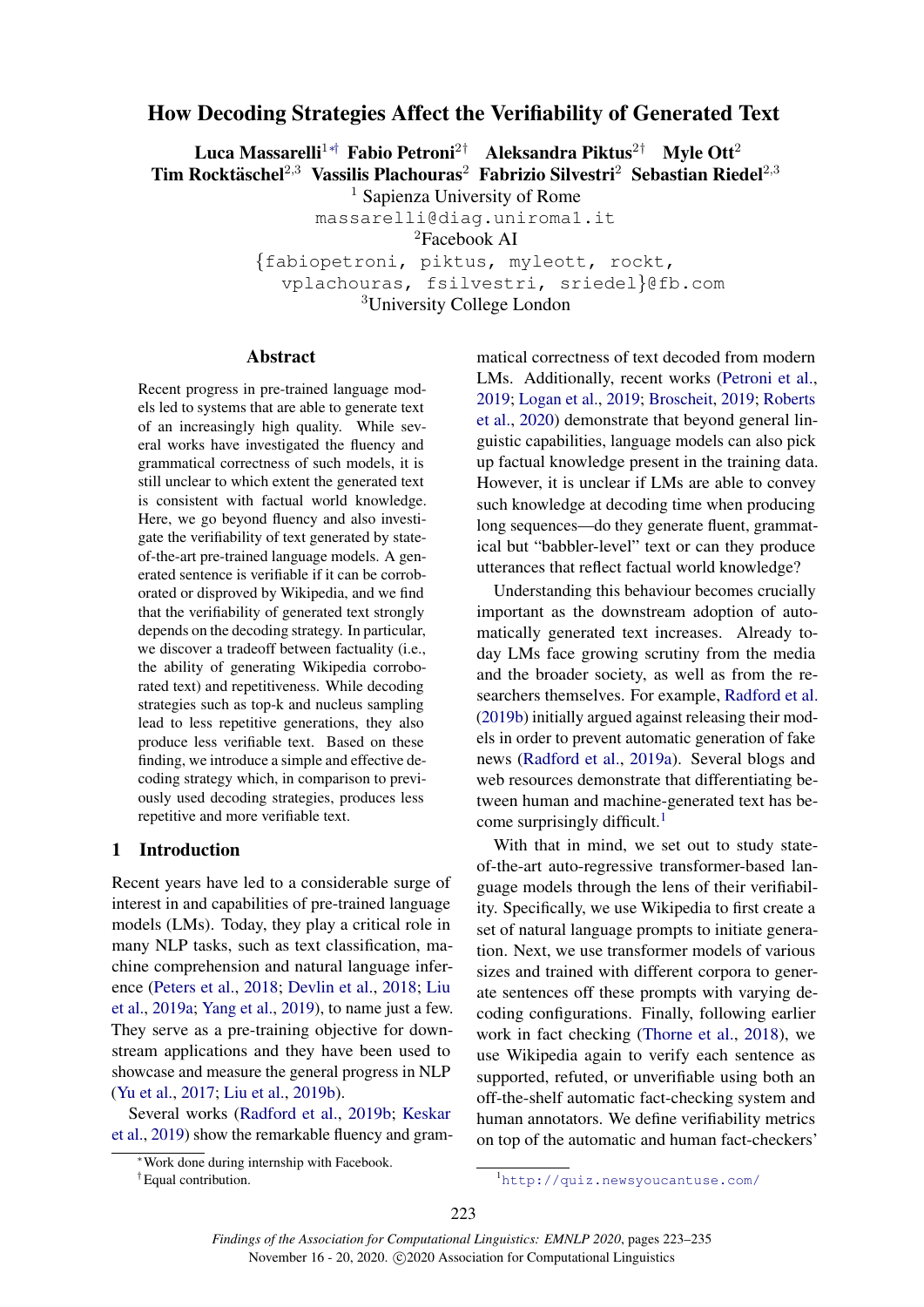evaluation outcomes (see Figure [1](#page-2-0) for a high-level overview).

The truthfulness of generated text can be traded off with other properties. For example, a decoding algorithm can generate the same true fact over and over again to produce many verifiable utterances, but this would be a poor outcome in terms of repetitiveness. Similarly, a model might generate ungrammatical text that cannot be verified as supported or refuted at all, and hence not as factually wrong either. Our experiments show that the text generated from auto-regressive transformer-based LMs, especially in their large versions (1.4B parameters), is almost always grammatical and fluent regardless of the configuration, but that repetitiveness can vary a lot. We hence focus on this dimension in our analysis and define metrics that combine repetitiveness with verifiability.

One of our main findings is that while sampling methods, such as top-k and nucleus, produce more natural and less repetitive text, they also generate fewer supported and more refuted statements. Beam search, on the other hand, shows much better performance along these dimensions at the cost of producing highly repetitive text. Based on these observations, and inspired by findings in [Holtz](#page-8-8)[man et al.](#page-8-8) [\(2019\)](#page-8-8), who showed how the probability of human text under language models is varying from token to token, we introduce a simple strategy: Delayed Beam Search (DELAYEDBS). In DELAYEDBS, we iterate between sampling and finding most likely utterances. By simply injecting stochasticity in the beginning of a sentence and then switching to beam search, we generate text that is less repetitive while at the same time scores well in terms of our verifiability metrics. Our main findings hold across several experimental settings, with varying training set size and model size.

To summarize, we make the following contributions: (i) we propose an experimental methodology to assess machine generated text with respect to repetitiveness and verifiability. (ii) we assess a wide range of decoding algorithms with respect to these dimensions, (iii) we introduce a novel decoding strategy that addresses some of the shortcomings of existing solutions, (iv) we carry out an annotation campaign to validate our findings and assess the quality of the automatic fact checking system.

### 2 Related Work

[Keskar et al.](#page-8-4) [\(2019\)](#page-8-4) trained CTRL, a large (1.63B parameters) pretrained language model that can be conditioned on style or content for controlling generated text. Users can, for example, specify the domain, entities, as well as relationships between entities, to control the generated text. While impressive, their work does not provide insights into the verifiability of the generated text.

Multiple efforts focus on improving text decoding with respect to different criteria. [Vijayakumar](#page-9-6) [et al.](#page-9-6) [\(2016\)](#page-9-6) and [Li et al.](#page-8-9) [\(2016\)](#page-8-9) introduce alternative scoring strategies to diversify the hypothesis tree explored by beam search. [Fan et al.](#page-8-10) [\(2018\)](#page-8-10) propose *top-k sampling*, *i.e.*, sampling from the top k tokens with the highest probability to generate stories. [Holtzman et al.](#page-8-8) [\(2019\)](#page-8-8) find that for the same neural language model, the choice of the decoding strategy can have a dramatic effect on the fluency and repetitiveness of the generation. They propose *nucleus sampling* as a way to increase diversity of the generated text while improving fluency. In our work, we find that while this strategy does create more fluent and less repetitive text, it does also result in a less factually true generation. [Cho et al.](#page-8-11) [\(2019\)](#page-8-11) choose to separate the generation and diversification steps altogether, and focus on leveraging content selection to map the input to diverse sequences. We describe various generation strategies in more detail in section [3.](#page-2-1)

[Welleck et al.](#page-9-7) [\(2019\)](#page-9-7) note that with nucleus sampling, per-token probabilities can be very low which they attribute to the likelihood training objective. They propose a novel *unlikelihood* training objective which lowers the probability of tokens in the context of the model. Their approach is orthogonal to the decoding strategy and testing alternative training objectives is out of the scope of our paper.

A recent approach by [Bakhtin et al.](#page-8-12) [\(2019\)](#page-8-12) learns to distinguish human from machine generated text. [Zellers et al.](#page-9-8) [\(2019\)](#page-9-8) investigate generating and detecting fake news using neural language models. [Niewinski et al.](#page-8-13) [\(2019\)](#page-8-13) propose a variation of the GPT-2 language model to explicitly generate malicious claims. Instead of directly optimizing for generating fake or factual news, we are interested in investigating the relationship between the verifiability of the existing language models and different decoding strategies they are coupled with.

Several metrics have been proposed to evaluate natural language generations in the past [\(Novikova](#page-8-14)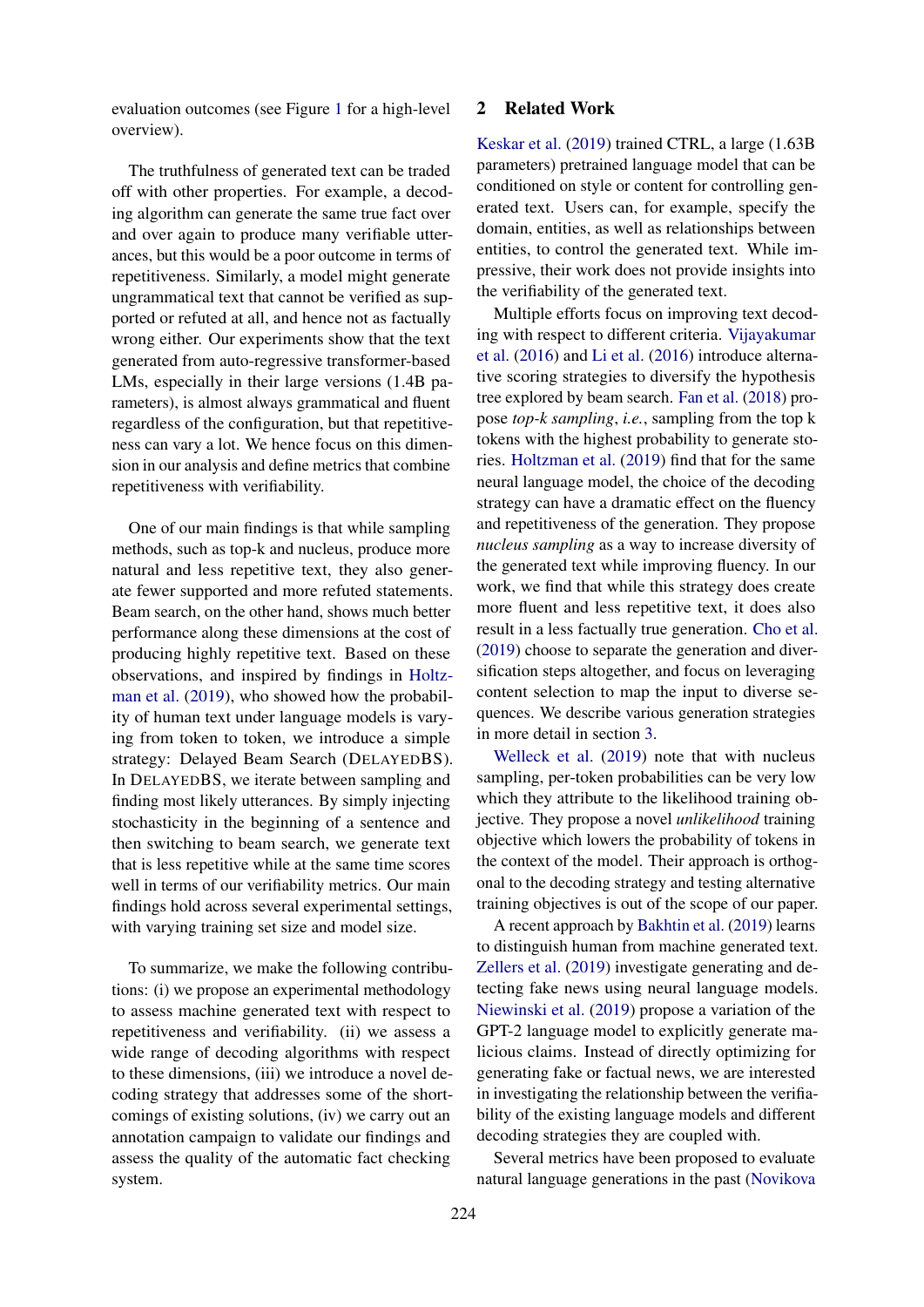<span id="page-2-0"></span>

Figure 1: High level description of our experimental methodology that combines a language model (LM) with a fact checker, usually implemented combining an information retrieval (IR) and a stance detector (SD) component.

[et al.,](#page-8-14) [2017\)](#page-8-14). Given that recent studies [\(Fan et al.,](#page-8-10) [2018;](#page-8-10) [Holtzman et al.,](#page-8-8) [2019;](#page-8-8) [Welleck et al.,](#page-9-7) [2019\)](#page-9-7) point to repetitiveness as one of the main problems affecting the generation of state-of-the-art models, we mainly consider this dimension in our analysis.

# <span id="page-2-1"></span>3 Background

Language models (LMs) assign probabilities to sequences of tokens. Given a context, that is, a sequence of tokens  $c_t = [w_1, w_2, \dots, w_{t-1}]$ , autoregressive LMs commonly estimate the probability distribution of the next target using neural models [\(Mikolov and Zweig,](#page-8-15) [2012;](#page-8-15) [Melis et al.,](#page-8-16) [2017;](#page-8-16) [Bengio et al.,](#page-8-17) [2003\)](#page-8-17) with:

$$
p(w_t | c_t) = \text{softmax}(\mathbf{Wh}_t + \mathbf{b}) \tag{1}
$$

where  $\mathbf{h}_t \in \mathbb{R}^k$  is the output vector of a neural network at position t and  $\mathbf{W} \in \mathbb{R}^{|\mathcal{V}| \times k}$  is a learned parameter matrix that maps  $h_t$  to unnormalized scores for every word in the vocabulary  $\mathcal V$ . In this work, we consider self-attention mechanisms [\(Rad](#page-8-18)[ford et al.,](#page-8-18) [2018;](#page-8-18) [Dai et al.,](#page-8-19) [2019;](#page-8-19) [Radford et al.,](#page-9-2) [2019b\)](#page-9-2) to compute  $h_t$  given the word history.

Open-Ended Text Generation As described in [Holtzman et al.](#page-8-8) [\(2019\)](#page-8-8), the task of open-ended text generation involves producing a coherent completion of the provided context. We consider the common left-to-right generation, where a token at position  $t$  in the sequence is generated by considering the probability distribution over the vocabulary defined in equation [1.](#page-2-2) Once a decision is made for  $w_t$  according to a decoding strategy, it is incorporated into the context and the process is iterated

- *i.e.*, the token at position  $t + 1$  is generated by considering  $p(w_{t+1} | c_{t+1} = [w_1, \ldots, w_t])$ . In this work, we consider different decoding strategies of selecting  $w_t$  given  $p(w_t | c_t)$ .

# <span id="page-2-3"></span>3.1 Decoding Strategies

The decoding strategies we consider in our analysis can be broadly divided in two families: *samplingbased* and *likelihood-based*.

Sampling-based This family of techniques aims at increasing the diversity of the output and avoiding repetitions by introducing stochastic decisions during the generation process.

<span id="page-2-2"></span>*Top-k sampling* [\(Fan et al.,](#page-8-10) [2018\)](#page-8-10) selects  $w_t$  by sampling from the  $k$  tokens with the highest probability in  $p(w_t | c_t)$ .

*Top-p sampling*, also referred to as nucleus sam-pling [\(Holtzman et al.,](#page-8-8) [2019\)](#page-8-8), selects  $w_t$  from the smallest set of tokens whose cumulative probability (given by  $p(w_t | c_t)$ ) is above a threshold p.

Likelihood-based These strategies navigate the solution space by selecting sequences of tokens that maximize the overall likelihood. Given that the number of possible sequences is typically very large, it is a common practice to define heuristics to make the generation practical.

*Beam Search* (BS). This strategy approximately maximizes the likelihood of the whole sequence. Throughout the generation, we hold a *beam* of β prefixes which are iteratively extended. At each time-step,  $\beta$  tokens are generated to complete each of the prefixes in the beam and we retain  $\beta$  hypothe-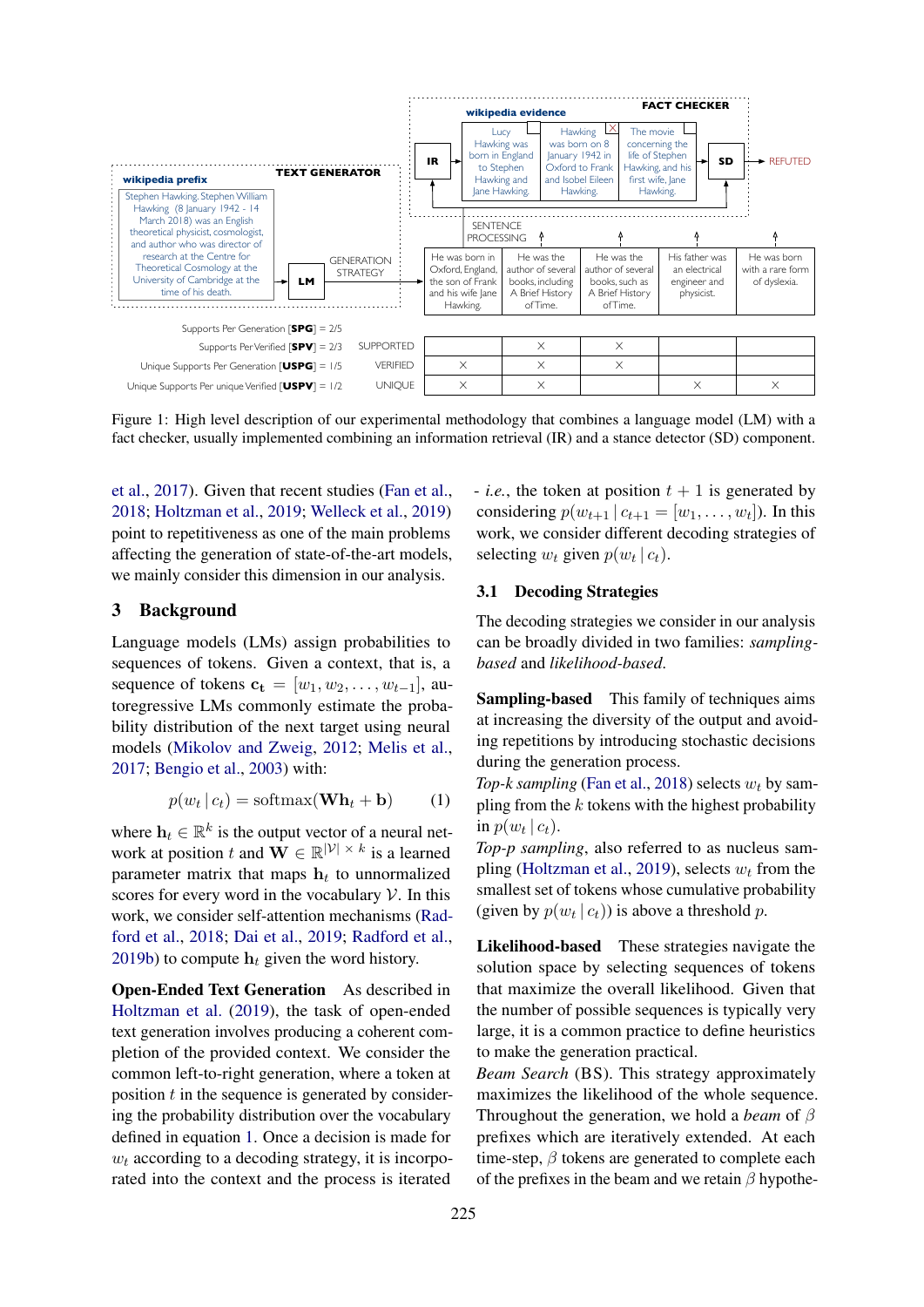ses with the highest score out of the  $\beta^2$  candidates for the next step.  $\beta$  is referred to as the beam size. *Greedy* decoding, where at each step the most likely token is selected, is a special case of beam search with beam size 1.

*Group diverse Beam Search* (GROUPBS). To favor the diversity of the exploration, [Vijayakumar et al.](#page-9-6) [\(2016\)](#page-9-6) propose to divide the beam into groups. The diversity between groups is imposed by introducing a group dissimilarity penalty into the search objective.

*Sibling diverse Beam Search* (SIBLINGBS). With the same aim of diversifying the exploration, [Li](#page-8-9) [et al.](#page-8-9) [\(2016\)](#page-8-9) propose a variant of beam search which introduces a penalty proportional to the rank of a candidate token with respect to its source in the beam. The goal is to encourage preserving hypotheses from diverse sources within the beam.

A simple trick to reduce repetitiveness is to explicitly prevent the generation of already observed n-grams [\(Paulus et al.,](#page-8-20) [2017\)](#page-8-20). We refer to this approach as *n-gram blocking*.

Delayed Beam Search (DELAYEDBS). We propose a new hybrid strategy that uses sampling to generate the first  $L$  tokens of a sentence and then it finishes the sentence using beam search. The smaller the  $L$ , the closer the behaviour is to beam search. Conversely, the larger the  $L$ , the closer we are to sampling strategies. Consequently, by tuning L, it is possible to combine the advantages of both sampling and likelihood-based strategies.

### <span id="page-3-0"></span>4 Evaluating Verifiability

In this section we first describe the tools used to evaluate the verifiability of the generated text. We then formally introduce our repetitiveness and verifiability metrics.

The high level overview of our evaluation setup is shown in Figure [1.](#page-2-0) For the purpose of this analysis, we consider both the *text generator* and the *fact checker* as black boxes which produce and assess text respectively. More specifically, the text generator gets in input a prefix  $p$  and produces a sequence of tokens that can be interpreted as a completion of p. We segment the generated completion into sentences and consider the first  $k$  sentences. The fact checker gets in input a sentence and outputs a positive (SUPPORTED), negative (REFUTED) or unverifiable (NOT ENOUGH INFO) response as well as textual evidence used for the judgment. We

consider a sentence as *verified* if the output label is either SUPPORTED or REFUTED.

Our metrics assess the generation process given a set of prefixes  $P$ . The set  $P$  can be seen as the data source for our verifiability probe. Let  $G<sup>p</sup>$  =  $[s_1^p]$  $j_1^p, ..., s_k^p$  $\binom{p}{k}$  be the sequence of sentences generated by the LM from prefix  $p \in P$ . We indicate with  $V^p \in G^p$  the set of sentences that are verified by the fact checker, while with  $S^p \in V^p$  we denote the subset of sentences labeled as SUPPORTED. To assess the verifiability of the generated text we introduce the following two metrics:

Supports Per Generation (SPG): is the fraction of supported sentences among the generated ones:

$$
SPG = \frac{1}{|P|} \sum_{p \in P} \frac{|S^p|}{k} \tag{2}
$$

Supports Per Verified (SPV): is the fraction of supported sentences among the verified ones:

$$
SPV = \frac{1}{|P|} \sum_{p \in P} \frac{|S^p|}{|V^p|}
$$
 (3)

SPG can be interpreted as a sort of a recall metric while SPV as a precision one.

Note that a generation could achieve a high score in terms of SPG and SPV by repeating the same supported sentence over and over again. To capture this behaviour, we define the *unique* variants of our metrics. We consider two sentences as equivalent if they have the same factuality label (*i.e.*, SUP-PORTED or REFUTED) and the decision is justified by the same evidence. For a set of equivalent sentences, we consider only the one which appeared first in the generation as unique. We denote the set of unique sentences as  $S_u^p \in S^p$ ,  $V_u^p \in V^p$  is a set of unique verified sentences. We introduce:

Unique Supports Per Generation (USPG): the fraction of unique supported sentences among the generated ones:

$$
USPG = \frac{1}{|P|} \sum_{p \in P} \frac{|S_u^p|}{k} \tag{4}
$$

Unique Supports Per unique Verified (USPV): the fraction of unique supported sentences among unique verified sentences:

USPV = 
$$
\frac{1}{|P|} \sum_{p \in P} \frac{|S_u^p|}{|V_u^p|}
$$
 (5)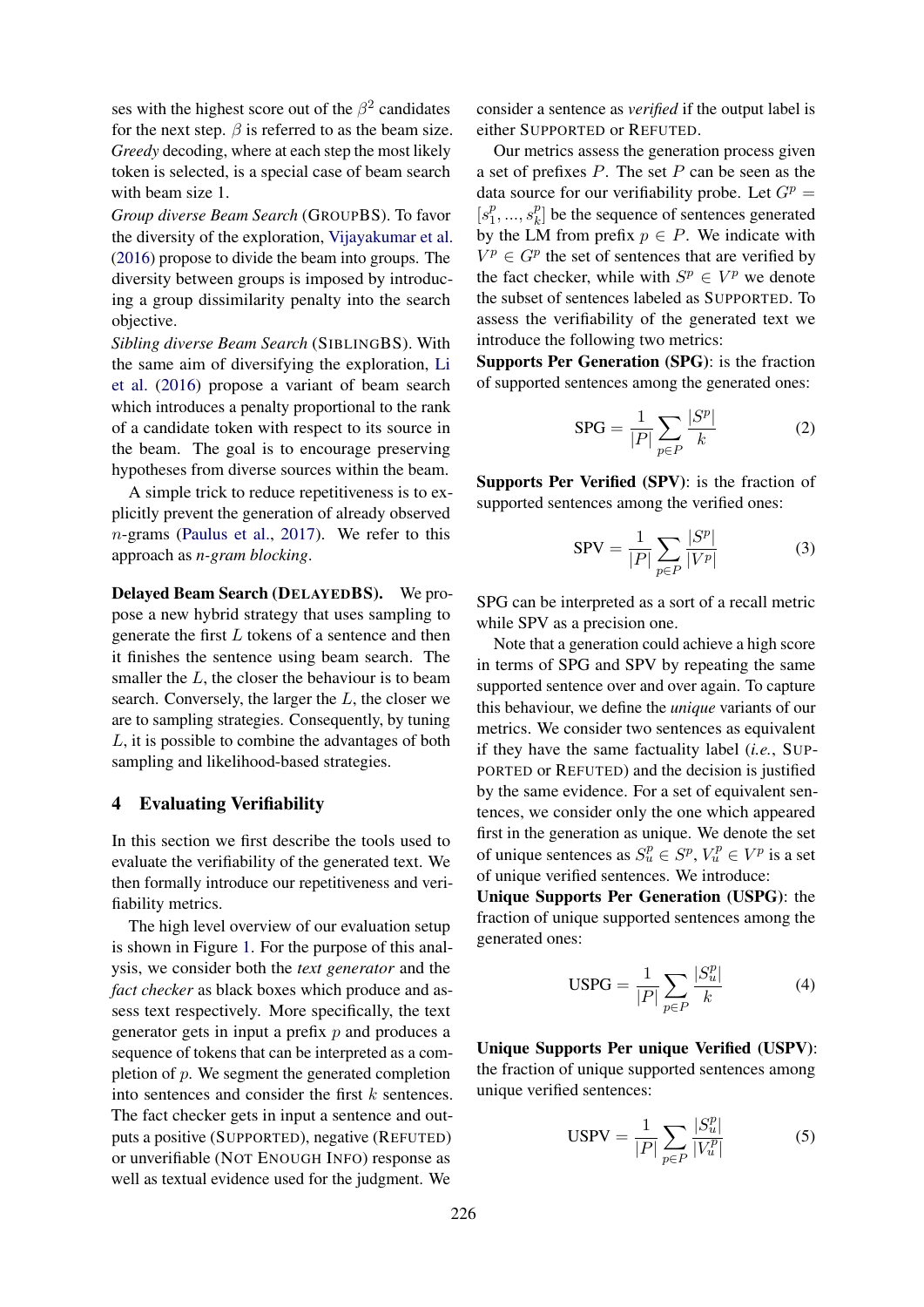# 5 Methodology

In this section we describe in detail the implementational choices for all components in Figure [1.](#page-2-0)

Prefix Dataset We retrieve title and description of the top-1000 most visited Wikipedia pages of 2017 and 2018. For each page, we concatenate the title and the first sentence in the description to create a string prefix for the language model. We use 2018 data as validation set and run parameter sweeps over it. We tested the best configuration of every decoding strategy on 2017 data (test set). We ensure no overlap between 2017 and 2018 prefixes.

Language Model We consider three sizes of language models (small, medium, large) based on the Transformer architecture [\(Vaswani et al.,](#page-9-9) [2017;](#page-9-9) [Radford et al.,](#page-9-2) [2019b\)](#page-9-2), with 124M, 354M and 1.4B parameters respectively. We train models on four corpora: (i) WIKIPEDIA, an English Wikipedia dump consisting of roughly 2 Billion Words; (ii) BOOKS, the Toronto books corpus [\(Zhu](#page-9-10) [et al.,](#page-9-10) [2015;](#page-9-10) [Kiros et al.,](#page-8-21) [2015\)](#page-8-21), which consists of fiction books totaling about half a billion words; (iii) OPENWEBTEXT, a reconstruction of the Web-Text corpus [\(Radford et al.,](#page-9-2) [2019b\)](#page-9-2) consisting of roughly 3 Billion Words; (iv) CCNEWS, a de-duplicated subset of the English portion of the CommonCrawl news dataset [\(Nagel,](#page-8-22) [2016;](#page-8-22) [Bakhtin](#page-8-12) [et al.,](#page-8-12) [2019;](#page-8-12) [Liu et al.,](#page-8-2) [2019a\)](#page-8-2), which totals around 16 Billion words. We train models using the FAIRSEQ toolkit [\(Ott et al.,](#page-8-23) [2019\)](#page-8-23).

Generation Strategy We consider the generation strategies discussed in Section [3.1,](#page-2-3) namely top-k, top-p, greedy, Beam Search (BS), Group-Diverse Beam Search (GROUPBS), Sibling-Diverse Beam Search (SIBLINGBS) and Delayed Beam Search (DELAYEDBS). Additionally, we experiment with n-gram blocking and indicate that a model is equipped with blocking with a subscript  $b, e.g., BS_b$ . We fix the generation length to 256 tokens. We perform three generations per prefix with different seeds for all strategies that make stochastic decisions, and report average values.

Sentence Processing Given that our fact checker expects a single sentence as input, we segment the generated text into sentences. We consider the first  $k = 5$  sentences. We perform coreference resolution to replace pronouns with the corresponding referring entity in order to give the complete information to the fact checker. For the same reason, we

apply a simple heuristic that replaces each determiner (*i.e.*, *"The"*) at the beginning of a sentence and the subsequent noun with the original entity (*i.e.*, the title of the Wikipedia page). For all these steps we use  $spaCy$ .<sup>[2](#page-0-0)</sup> We consider sentences longer than 50 tokens as not verifiable, since long sentences are likely to contain multiple claims and can be misclassified by the automatic fact-checking system, we consider that has been trained on short single claim statements.

Fact Checker We consider an off-the-shelf fact checker<sup>[3](#page-0-0)</sup> trained on the FEVER dataset [\(Thorne](#page-9-5) [et al.,](#page-9-5) [2018\)](#page-9-5) which achieves the highest FEVER score of 68.46% in the second FEVER shared task [\(Thorne et al.,](#page-9-11) [2019\)](#page-9-11). This solution takes inspiration from [Hanselowski et al.](#page-8-24) [\(2018\)](#page-8-24) and consists of three main stages: (i) identify relevant Wikipedia pages, as in [Hanselowski et al.](#page-8-24) [\(2018\)](#page-8-24); (ii) retrieve relevant sentences from such pages; (iii) recognize textual entailment between input and retrieved text. The system uses a hierarchical sentence retrieval approach in order to verify claims that require multiple statements as evidence. It uses BERT [\(Devlin](#page-8-1) [et al.,](#page-8-1) [2018\)](#page-8-1) for both retrieval and entailment.

Metrics We use all the metrics introduced in Section [4.](#page-3-0) We also consider the following metrics to capture the repetitiveness of the generation:

*Distinct 4-gram*: is the average number of distinct 4-grams present in the generated text [\(Vijayakumar](#page-9-6) [et al.,](#page-9-6) [2016\)](#page-9-6).

*4-gram proportion*: is the average ratio between distinct 4-grams in machine and human generated text [\(Holtzman et al.,](#page-8-8) [2019\)](#page-8-8). For the latter, we consider the 256 tokens after the first sentence in the description for each Wikipedia page.

# 6 Results

We summarize the main results in Table [1.](#page-5-0) It shows the performance of the different generation strategies on the considered metrics on the test set of prefixes, considering the large transformer model trained on CCNEWS (this corpus led to the best performance according to our ablation, see Figure [2a\)](#page-6-0). We performed an exhaustive grid search over the parameters for all considered generation strategies using the small model on the validation set, and consider the configuration that led to the highest

 $<sup>2</sup>$ <https://spacy.io></sup>

<sup>3</sup>[https://github.com/](https://github.com/dominiksinsaarland/domlin_fever)

[dominiksinsaarland/domlin\\_fever](https://github.com/dominiksinsaarland/domlin_fever)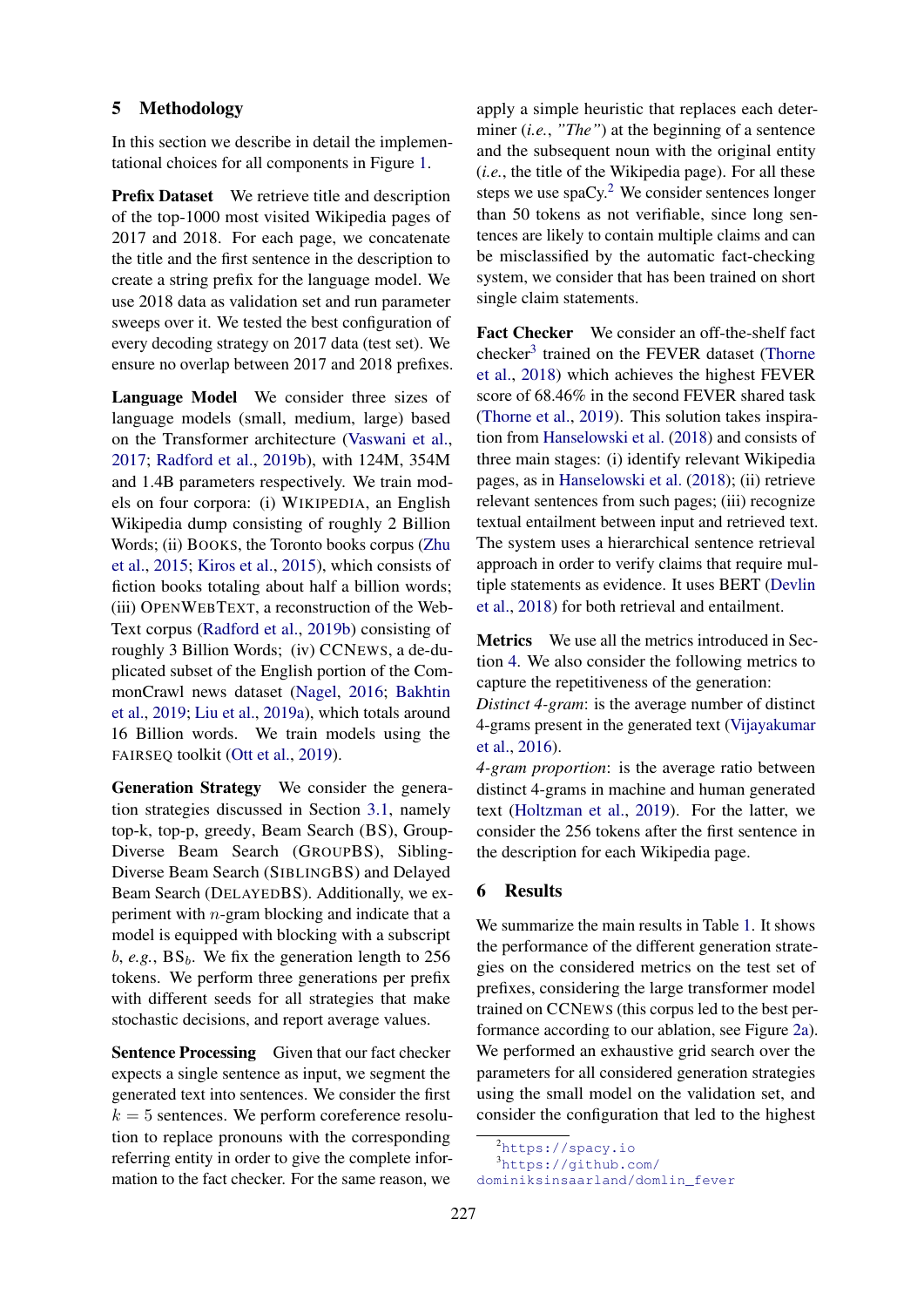<span id="page-5-0"></span>

| metrics<br>strategies |                   | repetitiveness      |                       | verifiability |            |             | diverse verifiability |  |
|-----------------------|-------------------|---------------------|-----------------------|---------------|------------|-------------|-----------------------|--|
|                       |                   | distinct<br>4-grams | 4-grams<br>proportion | <b>SPG</b>    | <b>SPV</b> | <b>USPG</b> | <b>USPV</b>           |  |
|                       | human - Wikipedia | 222.48              | 100.00                | 36.56         | 93.03      | 36.56       | 93.03                 |  |
| sampling              | top-k             | 143.52              | 64.51                 | 13.02         | 70.15      | 11.06       | 69.39                 |  |
|                       | top-p             | 136.66              | 61.43                 | 13.94         | 70.76      | 11.36       | 68.93                 |  |
|                       | greedy            | 67.42               | 30.31                 | 19.62         | 78.67      | 12.06       | 77.21                 |  |
| likelihood            | <b>BS</b>         | 59.53               | 26.76                 | 25.50         | 84.49      | 11.88       | 81.59                 |  |
|                       | <b>GROUPBS</b>    | 66.06               | 29.69                 | 20.56         | 78.29      | 11.54       | 76.53                 |  |
|                       | <b>SIBLINGBS</b>  | 67.11               | 30.16                 | 22.32         | 80.11      | 11.36       | 76.76                 |  |
| hybrid                | <b>DELAYEDBS</b>  | 112.12              | 50.40                 | 17.52         | 78.99      | 12.74       | 77.59                 |  |
| blocking              | BS <sub>b</sub>   | 92.00               | 41.35                 | 23.62         | 83.35      | 15.28       | 80.76                 |  |

Table 1: Performance of the different generation strategies on the considered metrics. We report percentage values for the large transformer model on the test set. The first row shows human performance computed on Wikipedia.

USPG value (see the Appendix for details). We report as reference human performance computed on Wikipedia considering at most the first 5 sentences of the prefix article.

Sampling strategies (*i.e.*, top-p and top-k) outperform the other strategies in terms of repetitiveness metrics, that is, they are able to generate text with a higher degree of diversity, consistently with previous works [\(Fan et al.,](#page-8-10) [2018;](#page-8-10) [Holtzman et al.,](#page-8-8) [2019\)](#page-8-8). However, diversity comes at a price, as the verifiability metrics are low (in particular, precision values - they generate more refuted sentences). Intuitively, random choices might hamper verifiability when sampling a token in specific positions of the sentence, for instance, in a named entity, potentially making the overall sentence non factual. We notice that this problem gets even worse by increasing  $k$  or  $p$ . Following a generation path that maximizes likelihood is a better approach for verifiability. In particular, BS achieves the highest performance in terms of SPG and SPV. Nevertheless, generation diversity drops, consistently with previous works [\(Vijayakumar et al.,](#page-9-6) [2016;](#page-9-6) [Li et al.,](#page-8-9) [2016;](#page-8-9) [Welleck et al.,](#page-9-7) [2019;](#page-9-7) [Holtzman et al.,](#page-8-8) [2019\)](#page-8-8). Solutions such as GROUPBS and SIBLINGBS have been proposed to mitigate this problem, and their numbers actually look slightly better than BS in terms of repetitiveness metrics.

When we assess diverse verifiability (that is, we consider distinct supported/refuted sentences), likelihood and sampling based strategies are similar in terms of recall (*i.e.*, USPG), while likelihood-based solutions outperform both top-k and top-p in terms

of precision (*i.e.*, USPV) by a large margin - they generate less sentences refuted by the fact checker.

DELAYEDBS tries to combine the best of these two approaches, by defining a hybrid strategy that starts a sentence by sampling tokens and ends it by following a max-likelihood path. It achieves results comparable to likelihood-based solutions in terms of precision and recall for diverse verifiability while being much less repetitive (it almost doubles the number of distinct 4-grams). Interestingly, it is sufficient to sample just the first token with high uncertainty (top-100) and finish the sentence with beam search to trigger this behaviour (Figure [5](#page-10-0) in the Appendix Section reports a detailed ablation study for the delay length).

Another way of mitigating repetitiveness is through  $n$ -gram blocking. We combine it with BS, sweeping over the values of *n* between 3 and 20. In line with our expectations, low  $n$  values score low in verifiability metrics, as the model is forced to explore less likely parts of the solution space in order to avoid generating previously observed  $n$ -grams. Unsurprisingly, the diversity of the solution drops as *n* increases. In this sense,  $BS_b$  and DELAYEDBS attempt to strike a similar balance between diversity (introduced via  $n$ -gram blocking in  $BS_b$  and via sampling in DELAYEDBS) and verifiability (achieved by incorporating BS). Figure [3](#page-6-1) highlights this analogy further. Overall, we achieve the best USPG performance by combining 20-gram blocking and BS - we believe it is due to the fact that n-gram blocking prevents BS from repeating the same phrases multiple times, while remaining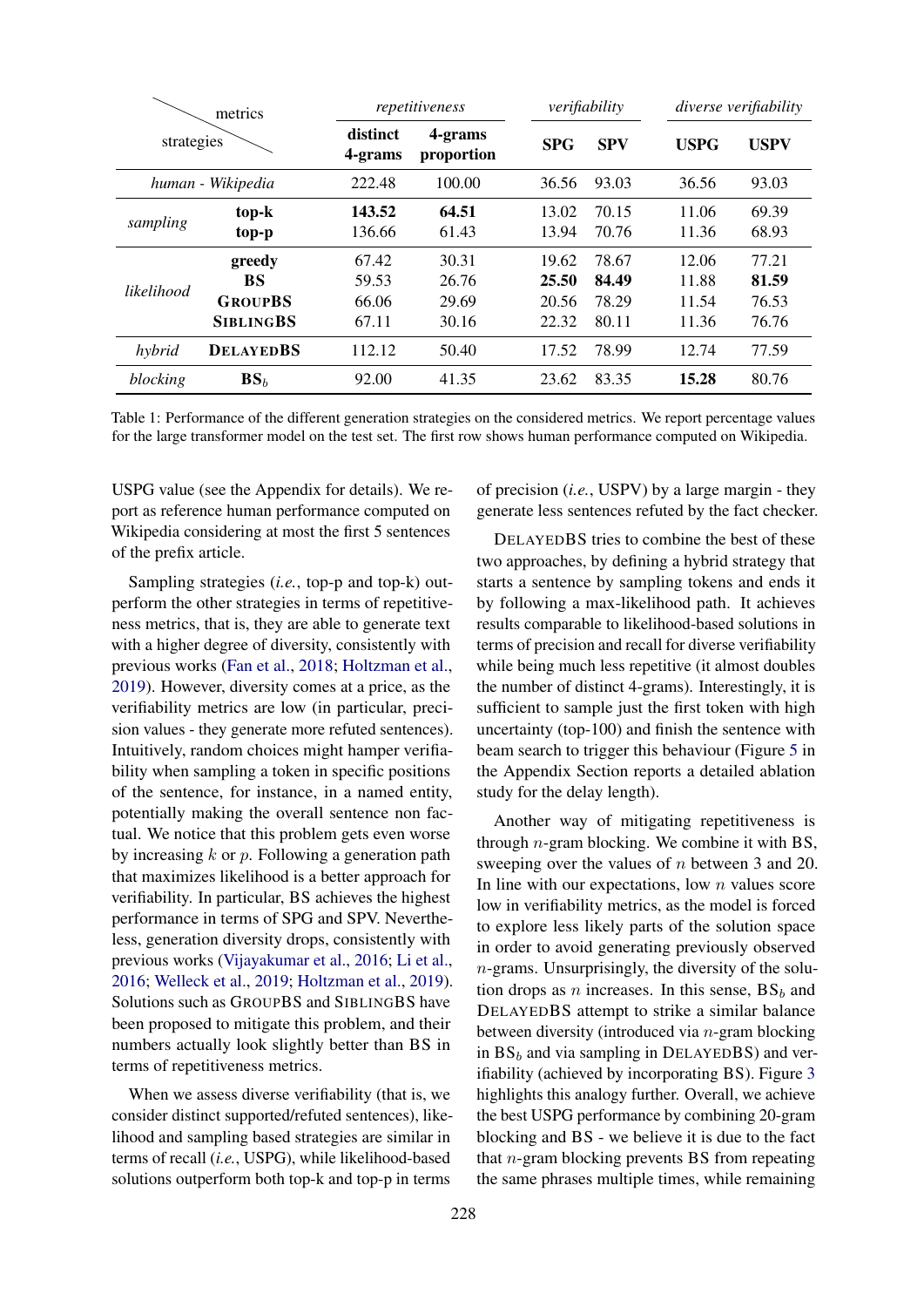<span id="page-6-0"></span>

(a) Performance of the small transformer model trained on different corpora, i.e., WIKIPEDIA (W), BOOKS (B), OPEN-WEBTEXT (O) and CCNEWS (C).



(b) Ablation study on our transformer model trained on CC-NEWS with increasing number of parameters, i.e., 124M (S), 354M (M) and 1.4B (B).



<span id="page-6-1"></span>

Figure 3: SPG, SPV and 4-gram proportion values for  $BS_b$  and DELAYEDBS, by varying the sampling length L for DELAYEDBS (bottom axis) and the n-gram blocking size for  $BS_b$  (top axis).

relaxed enough to allow the generation to produce a high-likelihood solution. However, even though  $BS<sub>b</sub>$  archives the best results in terms of diverse verifiability metrics, DELAYEDBS still produces less repetitions, hence constituting a viable alternative.

Ablation studies We experiment with different training corpora (Figure [2a\)](#page-6-0) and different sizes of the transformer model (Figure [2b\)](#page-6-0), using the validation set. We report USPV vs USPG values, taking inspiration from the popular precision-recall curve. The average perplexity of the small transformer model is the lowest for WIKIPEDIA (8.31) compared to BOOKS (53.08), OPENWEBTEXT (11.14) and CCNEWS (12.23). Even though all prefixes are likely to be in the corpus, WIKIPEDIA performance in terms of USPG is low regardless of the decoding strategy. This counter-intuitive behaviour seems to occur mainly due to the tendency of the small model trained on WIKIPEDIA to generate endless, unverifiable entity lists, mimicking Wikipedia lists. CCNEWS leads to the best performance in terms

of recall (USPG) for all decoding strategies, but also in terms of precision (USPV) for top-k and DELAYEDBS.

We did explore several other dimensions, including grammaticality (through a syntactic parser) and relevance (i.e., tf-idf score with the prefix Wikipedia page) during our experiments (see Table [4](#page-11-0) in the Appendix). Figure [4](#page-7-0) reports the Pearson correlation coefficient between supported and verified sentences and these set of metrics. We consider the four runs of the large transformer model reported in Figure [2b.](#page-6-0) We notice, for instance, that the average log probability of a sentence is positively correlated with verifiability, suggesting that max-likelihood strategies are better suited in this regards. Furthermore, the tf-idf score with the prefix Wikipedia page content is positively correlated with supported sentences. This behaviour is related to the implementation of the fact checker we use, which, by considering exclusively Wikipedia as knowledge source, favours text with a high overlap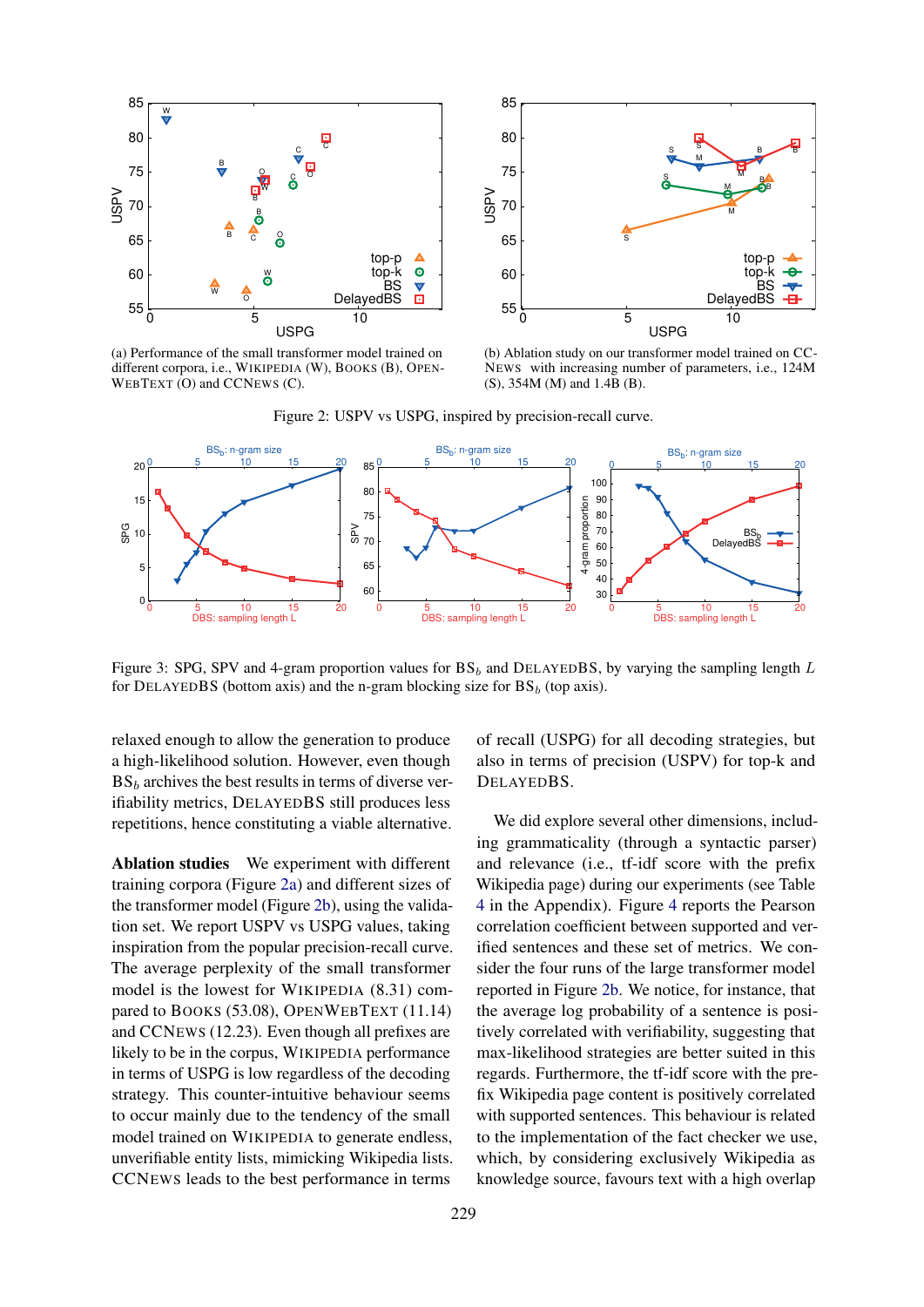<span id="page-7-0"></span>

Figure 4: Pearson correlation coefficient for supported/verified sentences (large model) and a set of metrics per sentence: number of entities, if successfully parsed by the Link-Grammar syntactic parser, $4$ number of conjunctions in the dependency tree, average token log probability, prefix perplexity, tf-idf score with the prefix Wikipedia page, number of tokens.

with the latter. Note, however, that the model was not explicitly exposed to Wikipedia during training (*i.e.*, CCNEWS does not explicitely include it).

We report examples of text generated by the large transformer model using different decoding strategies in the Appendix section (Table [5\)](#page-12-0).

Human Evaluation We carry out an annotations campaign, where we ask human annotators to fact check generated text. We base the evaluation on a set of 200 prefixes randomly selected from the test set. We consider completions produced by 5 of the generation strategies studied in this paper. We collect 5 annotations per generation. Results, reported in Table [2,](#page-7-1) confirm our findings: sampling strategies generate text which is less repetitive but also with less supported sentences than in the case of beam search. DELAYEDBS emerges as a reasonable trade-off between the two, being less repetitive than BS and producing more supported sentences than top-k. The analysis also highlights how blocking n-grams does not really address the repetitive nature of BS. Looking at some examples (see Ta-ble [5\)](#page-12-0) we notice that  $BS_b$  avoids repeating n-grams by introducing superficial, token-level modifications which, most of the time, fail to alternate the underline meaning of the sentence. In terms of absolute values, precision metrics (*i.e.*, USPV and SPV) are lower than those computed with the automatic fact checker, and recall metrics (*i.e.*, SPG and USPG) higher. This is due to the poor recall performance of the fact checking system - 45.66% for SUPPORTED and 5.78% for REFUTED. Precision

<span id="page-7-1"></span>

|                  | <b>RFP</b> | NAC. |     |      | UNG <b>SPG SPV</b> | <b>USPG</b> | <b>USPV</b> |
|------------------|------------|------|-----|------|--------------------|-------------|-------------|
| top-k            | 16.0       | 3.4  | 1.4 | 27.2 | 41.36              | 20.1        | 41.16       |
| greedy           | 35.6       | 1.7  | 2.0 | 32.5 | 42.23              | 17.6        | 41.75       |
| BS               | 38.7       | 82   | 1.8 | 44.6 | 64.62              | 20.1        | 65.1        |
| <b>DELAYEDBS</b> | 25.0       | 6.2  | 3.0 | 35.4 | 50.22              | 23.3        | 50.68       |
| $BS_{h}$         | 31.6       | 9.8  | 4.3 | 38.2 | 56.92              | 19.7        | 58.12       |

Table 2: Results based on human fact checkers, 5 annotations per sentence. Average inter-annotator agreement is 0.66 Cohen's kappa (average majority of 81% for SUPPORTED, 78% for REFUTED and 65% for NOT ENOUGH INFO). We report the percentage of sentences annotated as repetitions (*REP*), not a claim (*NAC*), ungrammatical (*UNG*), and our verifiability metrics.

values are 80.89% for SUPPORTED and 52.69% for REFUTED. In sum we find that while off-the-shelf, state-of-the-art fact checker systems still leave ample room for improvement, they already serve as a good proxy for ranking pre-trained language models and decoding strategies with respect to the verifiability of the text they generate.

### 7 Conclusion and Discussion

We presented a systematic analysis of the verifiability of text generated by a wide range of decoding strategies from large autoregressive language models. We assessed generated sentences with an offthe-shelf automatic fact-checker as well as through human annotations. We found that sampling decoding strategies produce text that is less verifiable, but also less repetitive when compared to strategies that consider most likely sequences according to the model distribution. We proposed a hybrid decoding strategy, combining the non-repetitive nature of sampling solutions with the verifiable generation of likelihood-based approaches.

In our analysis, we considered the most viewed Wikipedia pages in 2017 and 2018. Our rationale was that such pages would represent topics that are likely to be highly covered in a random web crawl (e.g., OPENWEBTEXT and CCNEWS). Results (not reported in the paper) with a random set of Wikipedia pages showed lower values in terms of SPG and USPG (*i.e.*, recall metrics). A potential line of future work could be to investigate relationships among training corpora and generation.

We considered each sentence as a single claim to keep our experimental setting clean and avoid noise from an automatic claim extractor. However, some generations contain multiple claims that could be independently assessed. Studying such phenomena is an interesting future direction.

<sup>4</sup><abisource.com/projects/link-grammar>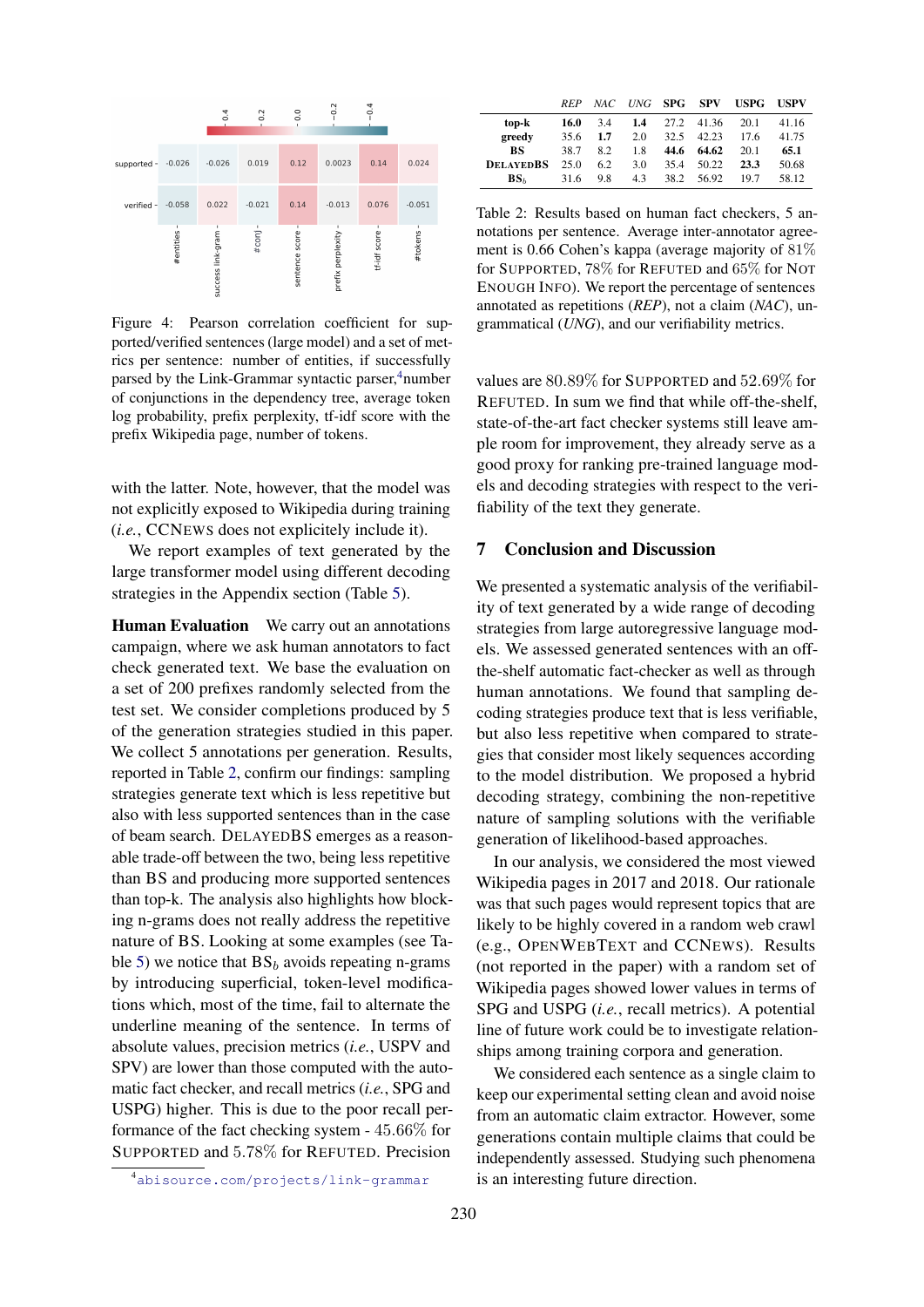### References

- <span id="page-8-12"></span>Anton Bakhtin, Sam Gross, Myle Ott, Yuntian Deng, Marc'Aurelio Ranzato, and Arthur Szlam. 2019. Real or fake? learning to discriminate machine from human generated text. *arXiv preprint arXiv:1906.03351*.
- <span id="page-8-17"></span>Yoshua Bengio, Rejean Ducharme, Pascal Vincent, and ´ Christian Jauvin. 2003. A neural probabilistic language model. *Journal of machine learning research*, 3(Feb):1137–1155.
- <span id="page-8-7"></span>Samuel Broscheit. 2019. Investigating entity knowledge in bert with simple neural end-to-end entity linking. *Proceedings of the 23rd Conference on Computational Natural Language Learning (CoNLL)*.
- <span id="page-8-11"></span>Jaemin Cho, Minjoon Seo, and Hannaneh Hajishirzi. 2019. Mixture content selection for diverse sequence generation. *arXiv preprint arXiv:1909.01953*.
- <span id="page-8-19"></span>Zihang Dai, Zhilin Yang, Yiming Yang, William W Cohen, Jaime Carbonell, Quoc V Le, and Ruslan Salakhutdinov. 2019. Transformer-xl: Attentive language models beyond a fixed-length context. *arXiv preprint arXiv:1901.02860*.
- <span id="page-8-1"></span>Jacob Devlin, Ming-Wei Chang, Kenton Lee, and Kristina Toutanova. 2018. Bert: Pre-training of deep bidirectional transformers for language understanding. *arXiv preprint arXiv:1810.04805*.
- <span id="page-8-10"></span>Angela Fan, Mike Lewis, and Yann N. Dauphin. 2018. Hierarchical neural story generation. In *Proceedings of the 56th Annual Meeting of the Association for Computational Linguistics, ACL*, pages 889– 898.
- <span id="page-8-24"></span>Andreas Hanselowski, Hao Zhang, Zile Li, Daniil Sorokin, Benjamin Schiller, Claudia Schulz, and Iryna Gurevych. 2018. Ukp-athene: Multi-sentence textual entailment for claim verification. *arXiv preprint arXiv:1809.01479*.
- <span id="page-8-8"></span>Ari Holtzman, Jan Buys, Maxwell Forbes, and Yejin Choi. 2019. The curious case of neural text degeneration. *arXiv preprint arXiv:1904.09751*.
- <span id="page-8-4"></span>Nitish Shirish Keskar, Bryan McCann, Lav R Varshney, Caiming Xiong, and Richard Socher. 2019. Ctrl: A conditional transformer language model for controllable generation. *arXiv preprint arXiv:1909.05858*.
- <span id="page-8-21"></span>Ryan Kiros, Yukun Zhu, Ruslan R Salakhutdinov, Richard Zemel, Raquel Urtasun, Antonio Torralba, and Sanja Fidler. 2015. Skip-thought vectors. In *Advances in neural information processing systems 28*, pages 3294–3302.
- <span id="page-8-9"></span>Jiwei Li, Will Monroe, and Dan Jurafsky. 2016. A simple, fast diverse decoding algorithm for neural generation. *arXiv preprint arXiv:1611.08562*.
- <span id="page-8-2"></span>Yinhan Liu, Myle Ott, Naman Goyal, Jingfei Du, Mandar Joshi, Danqi Chen, Omer Levy, Mike Lewis, Luke Zettlemoyer, and Veselin Stoyanov. 2019a. Roberta: A robustly optimized bert pretraining approach. *arXiv preprint arXiv:1907.11692*.
- <span id="page-8-3"></span>Zihan Liu, Yan Xu, Genta Indra Winata, and Pascale Fung. 2019b. Incorporating word and subword units in unsupervised machine translation using language model rescoring. *arXiv preprint arXiv:1908.05925*.
- <span id="page-8-6"></span>IV Logan, L Robert, F Nelson, E Matthew, et al. 2019. Barack's wife hillary: Using knowledgegraphs for fact-aware language modeling. *arXiv preprint arXiv:1906.07241*.
- <span id="page-8-16"></span>Gábor Melis, Chris Dyer, and Phil Blunsom. 2017. On the state of the art of evaluation in neural language models. *arXiv preprint arXiv:1707.05589*.
- <span id="page-8-15"></span>Tomas Mikolov and Geoffrey Zweig. 2012. Context dependent recurrent neural network language model. In *Proceedings of the fourth IEEE Spoken Language Technology Workshop (SLT)*, pages 234–239.
- <span id="page-8-22"></span>Sebastian Nagel. [http://web.archive.org/](http://web.archive.org/save/http://commoncrawl.org/2016/10/news-dataset-available/) [save/http://commoncrawl.org/2016/](http://web.archive.org/save/http://commoncrawl.org/2016/10/news-dataset-available/) [10/news-dataset-available/](http://web.archive.org/save/http://commoncrawl.org/2016/10/news-dataset-available/) [online]. 2016. Accessed: 2019-11-08.
- <span id="page-8-13"></span>Piotr Niewinski, Maria Pszona, and Maria Janicka. 2019. Tmlab: Generative enhanced model (gem) for adversarial attacks. *arXiv preprint arXiv:1910.00337*.
- <span id="page-8-14"></span>Jekaterina Novikova, Ondřej Dušek, Amanda Cercas Curry, and Verena Rieser. 2017. Why we need new evaluation metrics for nlg. *arXiv preprint arXiv:1707.06875*.
- <span id="page-8-23"></span>Myle Ott, Sergey Edunov, Alexei Baevski, Angela Fan, Sam Gross, Nathan Ng, David Grangier, and Michael Auli. 2019. fairseq: A fast, extensible toolkit for sequence modeling. *arXiv preprint arXiv:1904.01038*.
- <span id="page-8-20"></span>Romain Paulus, Caiming Xiong, and Richard Socher. 2017. A deep reinforced model for abstractive summarization. *arXiv preprint arXiv:1705.04304*.
- <span id="page-8-0"></span>Matthew E. Peters, Mark Neumann, Mohit Iyyer, Matt Gardner, Christopher Clark, Kenton Lee, and Luke Zettlemoyer. 2018. Deep contextualized word representations. In *Proceedings of the 16th Conference of the North American Chapter of the Association for Computational Linguistics: Human Language Technologies, NAACL-HLT*, pages 2227–2237.
- <span id="page-8-5"></span>Fabio Petroni, Tim Rocktäschel, Patrick Lewis, Anton Bakhtin, Yuxiang Wu, Alexander H Miller, and Sebastian Riedel. 2019. Language models as knowledge bases? *arXiv preprint arXiv:1909.01066*.
- <span id="page-8-18"></span>Alec Radford, Karthik Narasimhan, Tim Salimans, and Ilya Sutskever. 2018. Improving language understanding by generative pre-training.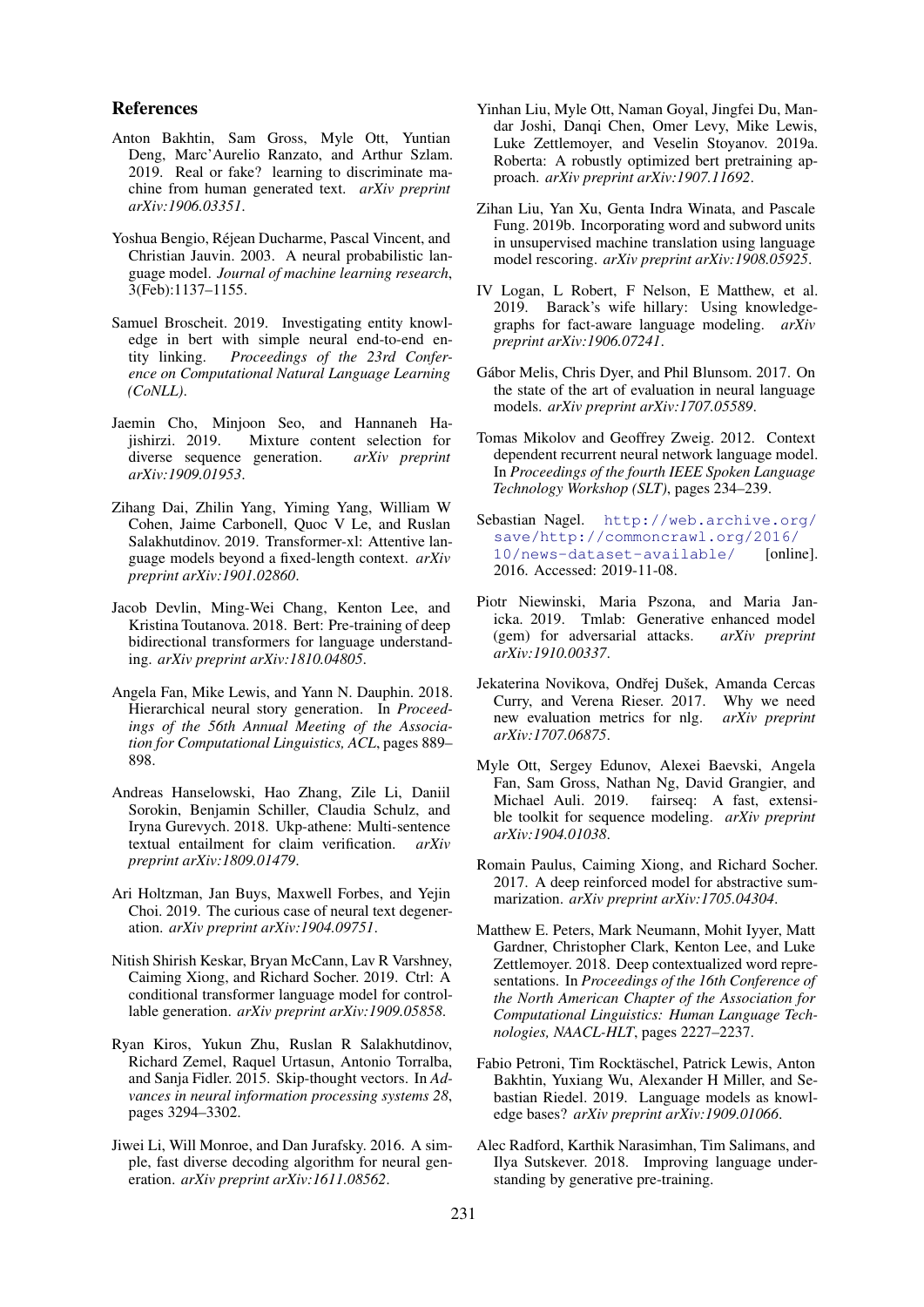- <span id="page-9-4"></span>Alec Radford, Jeff Wu, Dario Amodei, Jack Clark, Miles Brundage, and Ilya Sutskever. 2019a. Better language models and their implications. [https://blog.openai.com/](https://blog.openai.com/better-language-models/) [better-language-models/](https://blog.openai.com/better-language-models/). Accessed: 2019-11-08.
- <span id="page-9-2"></span>Alec Radford, Jeffrey Wu, Rewon Child, David Luan, Dario Amodei, and Ilya Sutskever. 2019b. Language models are unsupervised multitask learners.
- <span id="page-9-3"></span>Adam Roberts, Colin Raffel, and Noam Shazeer. 2020. How much knowledge can you pack into the parameters of a language model? *arXiv preprint arXiv:2002.08910*.
- <span id="page-9-5"></span>James Thorne, Andreas Vlachos, Christos Christodoulopoulos, and Arpit Mittal. 2018. Fever: a large-scale dataset for fact extraction and verification. *Proceedings of the 16th Conference of the North American Chapter of the Association for Computational Linguistics: Human Language Technologies (NAACL-HLT)*, pages 809–819.
- <span id="page-9-11"></span>James Thorne, Andreas Vlachos, Oana Cocarascu, Christos Christodoulopoulos, and Arpit Mittal. 2019. [The FEVER2.0 shared task.](https://doi.org/10.18653/v1/D19-6601) In *Proceedings of the Second Workshop on Fact Extraction and VERification (FEVER)*, pages 1–6, Hong Kong, China. Association for Computational Linguistics.
- <span id="page-9-9"></span>Ashish Vaswani, Noam Shazeer, Niki Parmar, Jakob Uszkoreit, Llion Jones, Aidan N Gomez, Łukasz Kaiser, and Illia Polosukhin. 2017. Attention is all you need. In *Advances in neural information processing systems 30*, pages 5998–6008.
- <span id="page-9-6"></span>Ashwin K Vijayakumar, Michael Cogswell, Ramprasath R Selvaraju, Qing Sun, Stefan Lee, David Crandall, and Dhruv Batra. 2016. Diverse beam search: Decoding diverse solutions from neural sequence models. *arXiv preprint arXiv:1610.02424*.
- <span id="page-9-7"></span>Sean Welleck, Ilia Kulikov, Stephen Roller, Emily Dinan, Kyunghyun Cho, and Jason Weston. 2019. Neural text generation with unlikelihood training. *arXiv preprint arXiv:1908.04319*.
- <span id="page-9-0"></span>Zhilin Yang, Zihang Dai, Yiming Yang, Jaime Carbonell, Ruslan Salakhutdinov, and Quoc V Le. 2019. Xlnet: Generalized autoregressive pretraining for language understanding. *arXiv preprint arXiv:1906.08237*.
- <span id="page-9-1"></span>Lei Yu, Phil Blunsom, Chris Dyer, Edward Grefenstette, and Tomás Kociský. 2017. The neural noisy channel. In *Proceedings of the 5th International Conference on Learning Representations, ICLR*.
- <span id="page-9-8"></span>Rowan Zellers, Ari Holtzman, Hannah Rashkin, Yonatan Bisk, Ali Farhadi, Franziska Roesner, and Yejin Choi. 2019. Defending against neural fake news. *arXiv preprint arXiv:1905.12616*.

<span id="page-9-10"></span>Yukun Zhu, Ryan Kiros, Rich Zemel, Ruslan Salakhutdinov, Raquel Urtasun, Antonio Torralba, and Sanja Fidler. 2015. Aligning books and movies: Towards story-like visual explanations by watching movies and reading books. In *Proceedings of the 15th IEEE international conference on computer vision (ICCV)*, pages 19–27.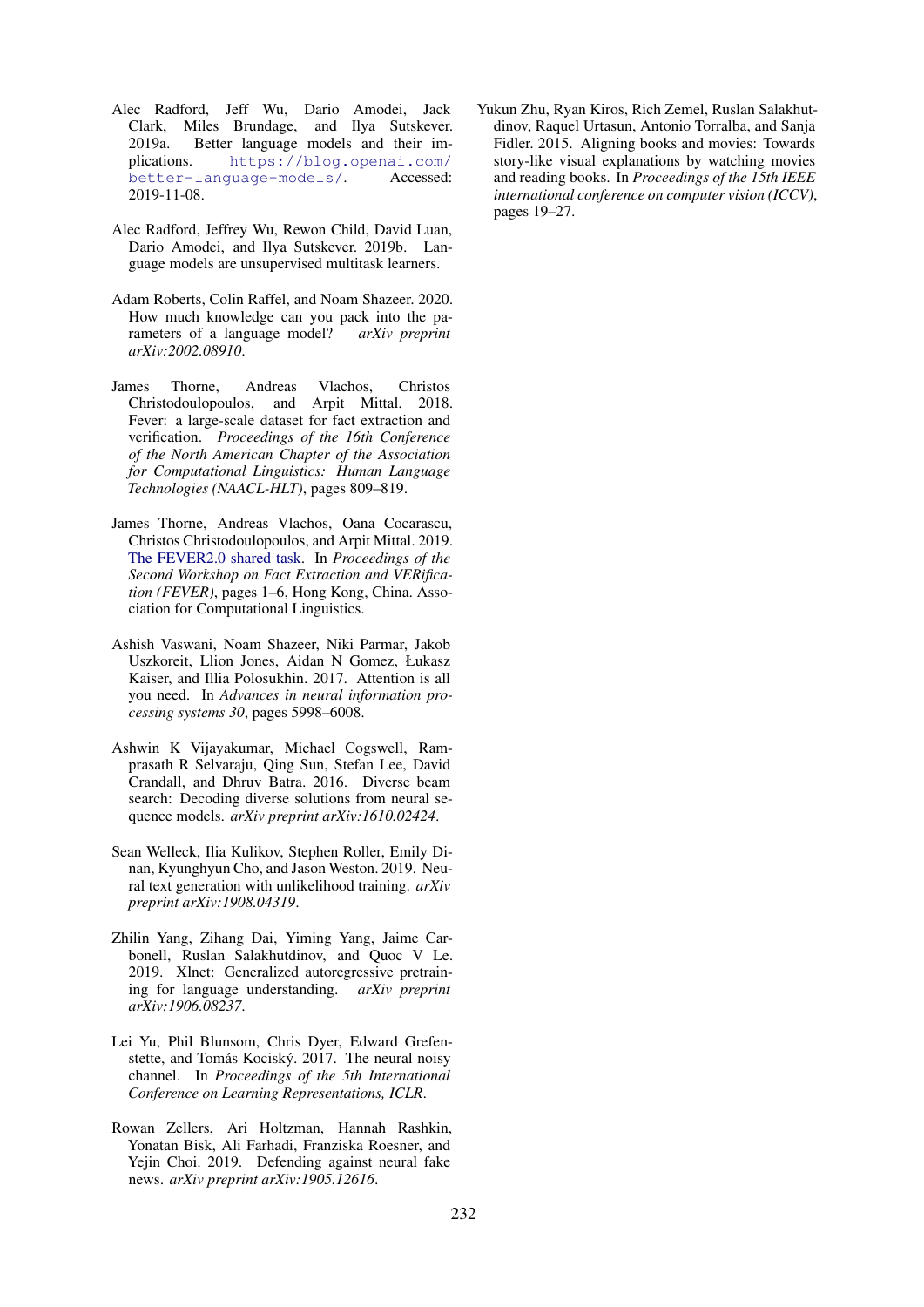| strategy         | best parameters                          |  |  |  |
|------------------|------------------------------------------|--|--|--|
| top-k            | $k=2$                                    |  |  |  |
| top-p            | $p = 0.4$                                |  |  |  |
| <b>BS</b>        | beam size $=15$                          |  |  |  |
| GROUPBS          | $groups = 2$                             |  |  |  |
|                  | $penalty = 0.2$                          |  |  |  |
| <b>SIBLINGBS</b> | $penalty = 0.1$                          |  |  |  |
|                  | $top-k = 100$                            |  |  |  |
| <b>DELAYEDBS</b> | beam size= $6$ ;                         |  |  |  |
|                  | $I = 1$                                  |  |  |  |
| BS <sub>b</sub>  | beam size $=15$<br>blocking order $= 20$ |  |  |  |
|                  |                                          |  |  |  |

Table 3: Best parameters per decoding strategy.

# 8 Appendix

# 8.1 Hyperparameters

We conduct a parameter sweep on the small transformer model on the validation set. The following table shows the configuration for each decoding strategy that leds to the highest USPG score.

# 8.2 Generation Examples

We reported some examples generated with different strategies in table [5.](#page-12-0)

#### 8.3 Other metrics

We explored how decoding strategy affects other dimensions of the generated text. Results are reported in table [4.](#page-11-0) We measure several statistics ovtaer the generated text:

- The average number of distinct sentences for each generated text;
- The average number of named entities in each sentence;
- The average number of tokens in each sentence;
- The average number of conjunctions in the dependency tree of each sentence;

To compute the above metrics, we used *spaCy*. In particular we used its tokenizer to split tokens and sentences, its named entity recognition capability to identify named entities and its dependency parser to count the number of conjunctions.

Furthermore, we analyzed the grammatical correctness of the generated text, counting the success

<span id="page-10-0"></span>

Figure 5: Ablation study over delay length. We report on the x-axis the delay length and on the y-axis the number of distinct supported sentences obtained for each delay length. Horizontal lines represent the value obtained on the validation set using top-k decoding strategy. All the generations were performed on the validation set using the small transformer trained on CCNEWS.

rate of the link-gram parser <sup>[5](#page-0-0)</sup> over the sentences in the generated text.

We also measure the relevance of the generated text against the Wikipedia page that contains the prefix used for the generation. For this purposes, we compute the *tf-idf* score of the generated text and the related Wikipedia page.

### 8.4 Ablation study over delay length

We perform an ablation study to measure how the number of supported sentences generated with DE-LAYEDBS is affected by the delay length. We generated text using the prefixes in the validation set using DELAYEDBS with top-k as sampling strategy and with different delay length. Our hypothesis is that using larger delay length the number of supported sentences in the generated text will become close to the one obtained for top-k. We report the results in figure [5.](#page-10-0) From the figure it is clear that with larger delay length the number of supported sentences is very close to the one obtained with top-k. Moreover, as expected, a short delay length seems to produce a larger number of supported sentences.

<sup>5</sup> https://github.com/opencog/link-grammar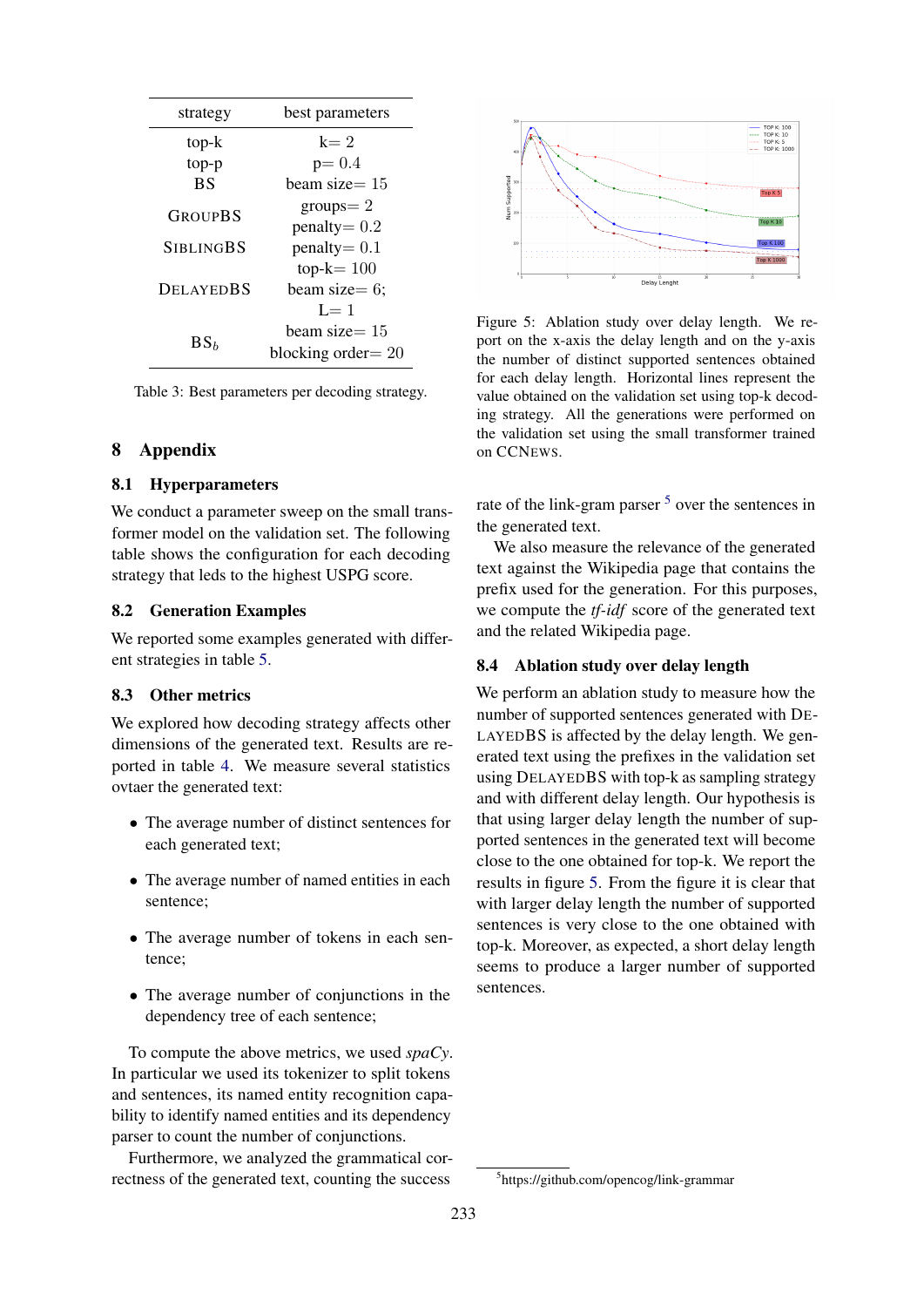<span id="page-11-0"></span>

| strategy               | param                                              | distinct<br>sentences        | #entities                    | #tokens                          | #conj                        | $%$ success<br>link-gram         | tf-idf<br>score                      |
|------------------------|----------------------------------------------------|------------------------------|------------------------------|----------------------------------|------------------------------|----------------------------------|--------------------------------------|
| greedy                 | 1                                                  | 2.44                         | 2.02                         | 18.68                            | 1.18                         | 81.30                            | 255.04                               |
| <b>beam</b>            | 6                                                  | 2.20                         | 2.79                         | 22.71                            | 1.32                         | 74.76                            | 510.17                               |
| search                 | 12                                                 | 2.13                         | 3.13                         | 23.72                            | 1.39                         | 71.92                            | 565.97                               |
|                        | 15                                                 | 2.14                         | 3.13                         | 23.51                            | 1.40                         | 72.41                            | 568.96                               |
|                        | $\overline{2}$                                     | 4.63                         | 2.43                         | 21.92                            | 1.26                         | 83.58                            | 259.75                               |
| $top-k$                | 10                                                 | 4.95                         | 2.70                         | 25.22                            | 1.33                         | 78.73                            | 246.18                               |
|                        | 100                                                | 4.98                         | 2.72                         | 27.29                            | 1.36                         | 74.91                            | 203.19                               |
| top-p                  | 0.1                                                | 2.57                         | 2.02                         | 18.93                            | 1.17                         | 81.10                            | 251.27                               |
|                        | 0.3                                                | 3.88                         | 2.19                         | 19.41                            | 1.19                         | 85.06                            | 238.72                               |
|                        | 0.7                                                | 4.90                         | 2.59                         | 23.76                            | 1.27                         | 79.90                            | 215.68                               |
|                        | 1                                                  | 4.97                         | 2.81                         | 28.55                            | 1.38                         | 70.40                            | 162.95                               |
| delayed<br>beam search | $5-6-1$<br>$10-6-1$<br>$100-6-1$<br>$1000 - 6 - 1$ | 3.74<br>3.95<br>4.22<br>4.30 | 3.01<br>3.04<br>3.04<br>3.03 | 23.39<br>23.95<br>24.10<br>24.62 | 1.22<br>1.23<br>1.22<br>1.21 | 77.23<br>77.00<br>76.36<br>76.27 | 401.76<br>406.03<br>399.91<br>397.27 |

Table 4: Analysis of the generated text among different dimensions. We used the prefix in the validation set and the small transformer model trained on CCNEWS to generate the text. Under the column *params* we report hyper parameters for the decoding strategy considered. For DELAYEDBS we we have varied only the parameter for top-k sampling and we used beam size equal to 6 and delay length of 1.